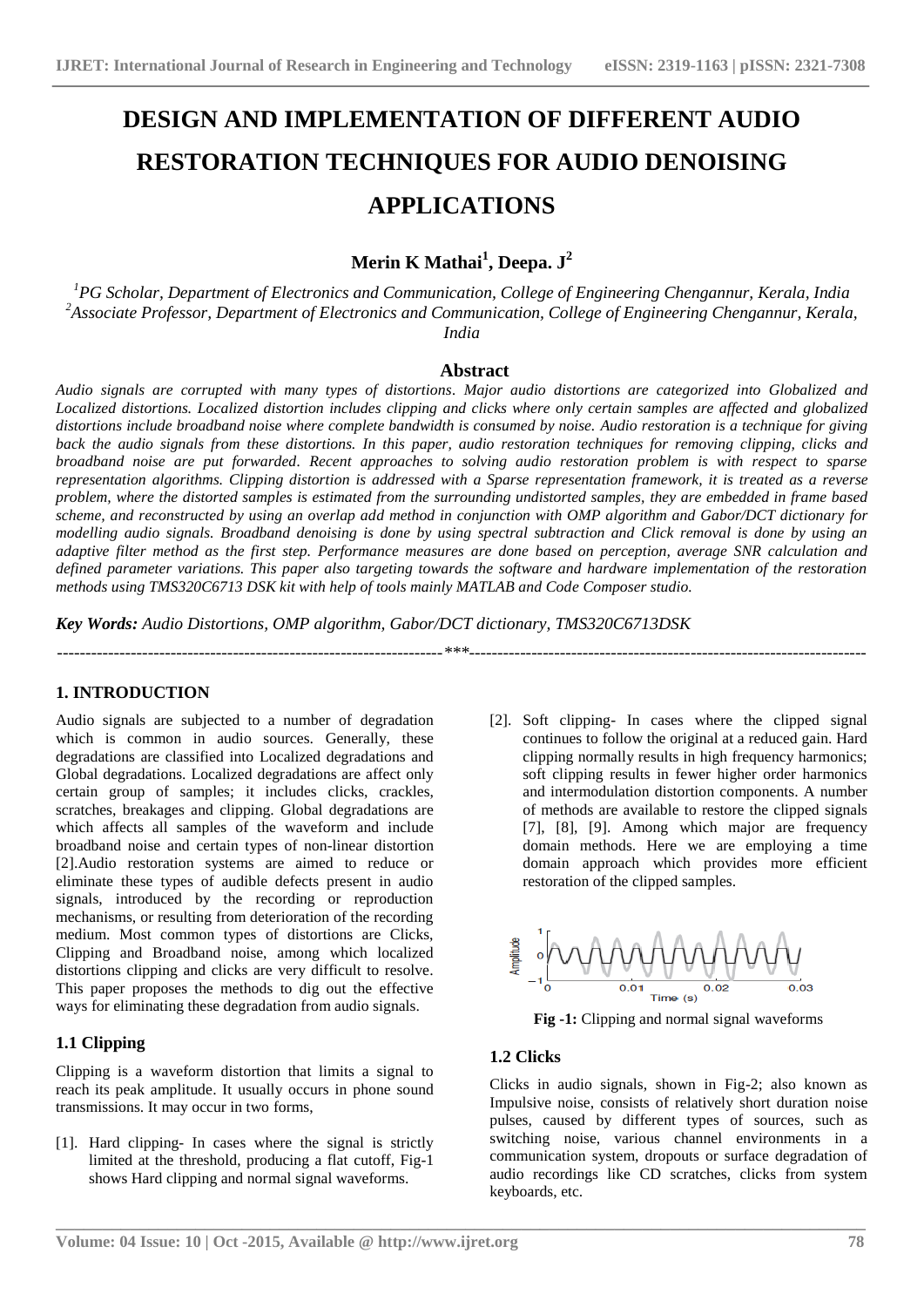

**1.3 Broadband Noise**

Broadband noise is a noisy sound signal which has its energy distributed over a large section of the audible frequency range, also known as wideband noise. This noise spectrum consisting of a large number of frequency components, none of which is individually dominant.



**Fig -3:** Broadband noise

Fig-3 shows the broadband noisy signal. This type of noise is often appeared as surface noise in old historical sound recordings.

#### **2. PROPOSED METHOD**

This project proposes the audio denoising methods for audio signals degraded by clipping, clicks and broadband noise by addressing these distortions individually. Clipping is addressed by SR framework leveraging from the concept of image inpainting, Clicks are addressed by using the basic principles of adaptive signal processing and Broadband noise is alleviated by spectral subtraction. All these methods are briefly described in this section, the Results and Discussion, Conclusion are presented in Section 3 and 4.

#### **2.1 Declipping framework**

Proposed framework is employed in time domain where the distorted data frames are estimated from the undistorted data surrounding by it. Sparse representations (SR) model frame work is used here to model the reliable and corrupted audio data co-efficients [1]. Currently, signal processing methods referred as the Sparse Representations are increasingly popular for solving underdetermined linear equation systems. Solving the problem of missing samples in signal processing using SR is termed as Inpainting.

Audio declipping problem can be analysed by using the SR modelling of the distorted audio signals. The proposed algorithm for addressing the declipping is defined below in steps. Here the audio data frames can be viewed as of vector of co-efficients like c  $\in \mathbb{R}^{\mathbb{L}}$ .

Proposed Algorithm for Declipping

Step 1. Segment the distorted audio samples into fixed number of frames of frame length N using analysis window wa .

Step 2. Each frame is checked to find clipped and unclipped data.

Step 3. If the frame is corrupted, OMP algorithm used in conjunction with DCT/Gabor dictionary is used to reconstruct the corrupted frame using the reliable data in the respective frame.

Step 4. Restoration of complete audio signal using Synthesis window  $w_s$  by OLA method.

The audio declipping problem is defined as the recovery of the missing co-efficients based on the details of

1) Unclipped data in each frame

2) Clipping level

3) Observed signal properties such as sampling frequency, no: of bits, length etc.

In linear model, step 2 can be interpreted as  $c_i(t) \triangleq c(t+t_i)w_a(t)$  is the windowed frame defined for  $0 \le t \le N - 1$  . Step 3 followed by step 2 makes the estimate  $(\hat{c}_j)$  of clipped frame co-efficients using reliable

data co-efficients with the help of an inpainting algorithm, Here Orthogonal Matching Pursuit (OMP) is used. The final phase, Step 4 the reconstruction of the full signal which is mathematically modelled as

$$
\hat{c}(t) \triangleq \sum_{j} w_s (t - t_j) \hat{c}_j (t - t_j) \tag{1}
$$

where  $W_s$  is the synthesis window such that

$$
\sum_j w_s\left(t-t_j\right)w_a\left(t-t_j\right)=1, \forall t
$$

a rectangular window for  $W_a$  and a sine window for  $W_s$  is used in this approach?

In the SR modelling, each frame can approximated as

 $c_i \otimes Dx_i$  where is  $D \in R^{N \times K_D}$  the dictionary,  $N \leq K_D$ and  $x_j \in R^{K_D \times 1}$  is the representation vector of the j<sup>th</sup> frame.  $x_j$  is assumed to be sparse, i.e., to have few nonzero coefficients compared to in order to recover unknown samples.

Dictionary D used here is DCT/DGT dictionary. It is used by OMP algorithm [4] to perform the inpainting of an audio frame. General steps for OMP algorithm is described below. This approach emerges from the following optimization problem in Equation (2):

$$
\hat{x}_i = \arg\min \|x\|_0 \text{ s.t. } \|y_i^r - M_i Dx\|_2^2 \le \epsilon_i \tag{2}
$$

Inorder to solve Equation (2) , OMP algorithm is used here.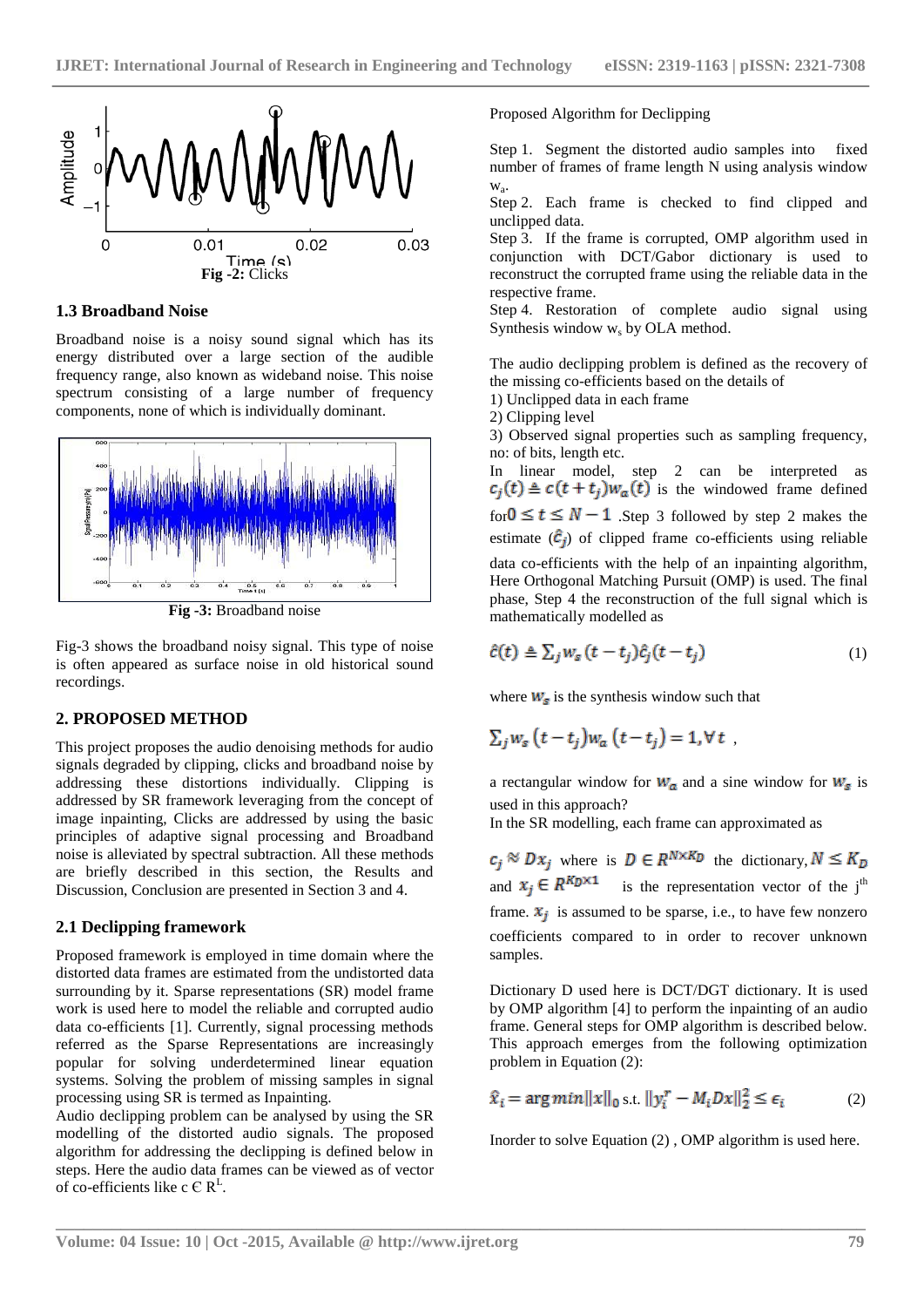#### **OMP algorithm**

Input:  $\Phi \in \mathbb{R}^{k \times N}$ : The sampling matrix

 $y \in R^k$ : The measurements vector

m : The sparsity level of the signal x

 $\varepsilon_0$ : OMP threshold

Output:  $\tilde{x} \in \mathbb{R}^N$ : The estimate of the orginal signal

Procedure :

- 1. Intialize the residual  $r_0 = y$  and the index set  $\alpha_0 = {\emptyset}$ . Set iteration counter , i=1
- 2. Find the index  $\lambda_i = \arg \max_{j=1,\dots,N} |\langle \mathbf{r}_{i-1}, \phi_j \rangle|$ <br>3. Augment the index set  $\alpha_i = \alpha_{i+1} \cup \{\lambda_i\}$  and the
- Augment the index set  $\alpha_i = \alpha_{i-1} U \{\lambda_i\}$  and the matrix of chosen columns  $\widetilde{\Phi}_i = [\widetilde{\Phi}_{i-1} \, \Phi_{\lambda i}]$
- 4. Solve a least square problem for new estimate  $\tilde{x} = \arg_x \min ||y - \tilde{\Phi}_i x||$
- 5. Compute the new residual  $r_i = y \widetilde{\Phi}_i x_i$
- 6. Increment counter i and return to step2 if i<m or  $||r_i^2||$  $>\varepsilon_0$

Algorithm stops when if i>m. or  $||r_i^2|| > \varepsilon_0$ 

7. Retrieve the final estimate  $\tilde{x}$ .

In general audio data can either be waveform samples or coefficients in transforms like spectrograms. Here considering single dimensional signals only, this can also be extended to address formulation above can be used for multi-dimensional signals by simply considering the equivalent vectors.

#### **2.2 Click Removal**

In order to remove click from a degraded signal, an adaptive signal processing scheme is used. Therefore, adaptive filters can be used for noise cancellation in digital systems, in the same way, this can be applied to a clicked audio signal. Adaptive algorithms used for this purpose is LMS algorithm and NLMS algorithm [5]. Fig-4 shows an adaptive noise canceller designed for removing clicks



**Fig-4:** Click removal using ANC

where  $s(n)$  is the clicked noisy signal and  $y(n)$  is the clicked noise variant, the error signal  $\hat{\mathbf{s}}(n)$  is the desired output signal. Proper values for step size and filter order are carefully chosen for algorithm to obtain the desired output.

#### **2.3 Broadband Denoising**

Broad band denoising using spectral subtraction exploits the short time amplitude characteristics of speech and essentially performs a magnitude or power subtraction of the noise from the noisy speech. In its basic form it is a simple method that operates in the frequency domain to obtain a magnitude spectrum estimate of the noise and then use that estimate to filter the noisy signal[4]. Due to its popularity, many different variations of it have been developed. The degraded signal  $x(n)$  is modeled as a pure audio signal  $s(n)$ and a superimposed broadband noise  $d(n)$ . The signal degradation is processed in the frequency domain using the short-time Fourier transform. For each frequency bin k and each frame m, a specific amount of the noise spectrum <sup>b</sup> is subtracted from the short-time spectrum  $|X(m, k)|^b$  (b=1 for magnitude subtraction, and b=2 for power subtraction). The noise spectrum  $|D(k)|$  has to be estimated from a noise only signal segment. For re-synthesis the denoised signal spectrum  $|\overline{S}(m,k)|$  is combined with the original phase spectrum  $[X(m, k)]$ . The spectral subtraction method can be modeled as time variant nonlinear filter. Its transfer function depends on the signal-tonoise ratio  $SNR(m, k)$  which is estimated from the shorttime spectrum  $|X(m, k)|$  and the noise spectrum  $|D(k)|$ . The noise variance within a single frame causes the SNR to be overestimated for some frequency bins. This results in a residual noise consisting of short sinusoidal impulses whose frequencies vary from frame to frame. This phenomenon is known as musical noise. The noise variance can be reduced by using a time-averaged signal spectrum instead of  $|X(m, k)|$ . This reduces the musical noise but without completely eliminating it. Block diagram of the designed broad denoiser is shown in Fig-5



**Fig-5:** Broadband denoiser

Here, speech signals are only considered these are free from musical noise. Signal broken down into frequency bins, then processed and reconstructed using proper window. Here either Hamming/Hanning window can be used for obtaining the frequency bins, because they provide more frequency resolution than other windows.

#### **3. RESULTS AND DISCUSSIONS**

All the three distortions are addressed and the proposed restoration methods are implemented using MATLAB. Click removal is implemented as a part of hardware using TMS320C6713 DSK. Audio databases are downloaded and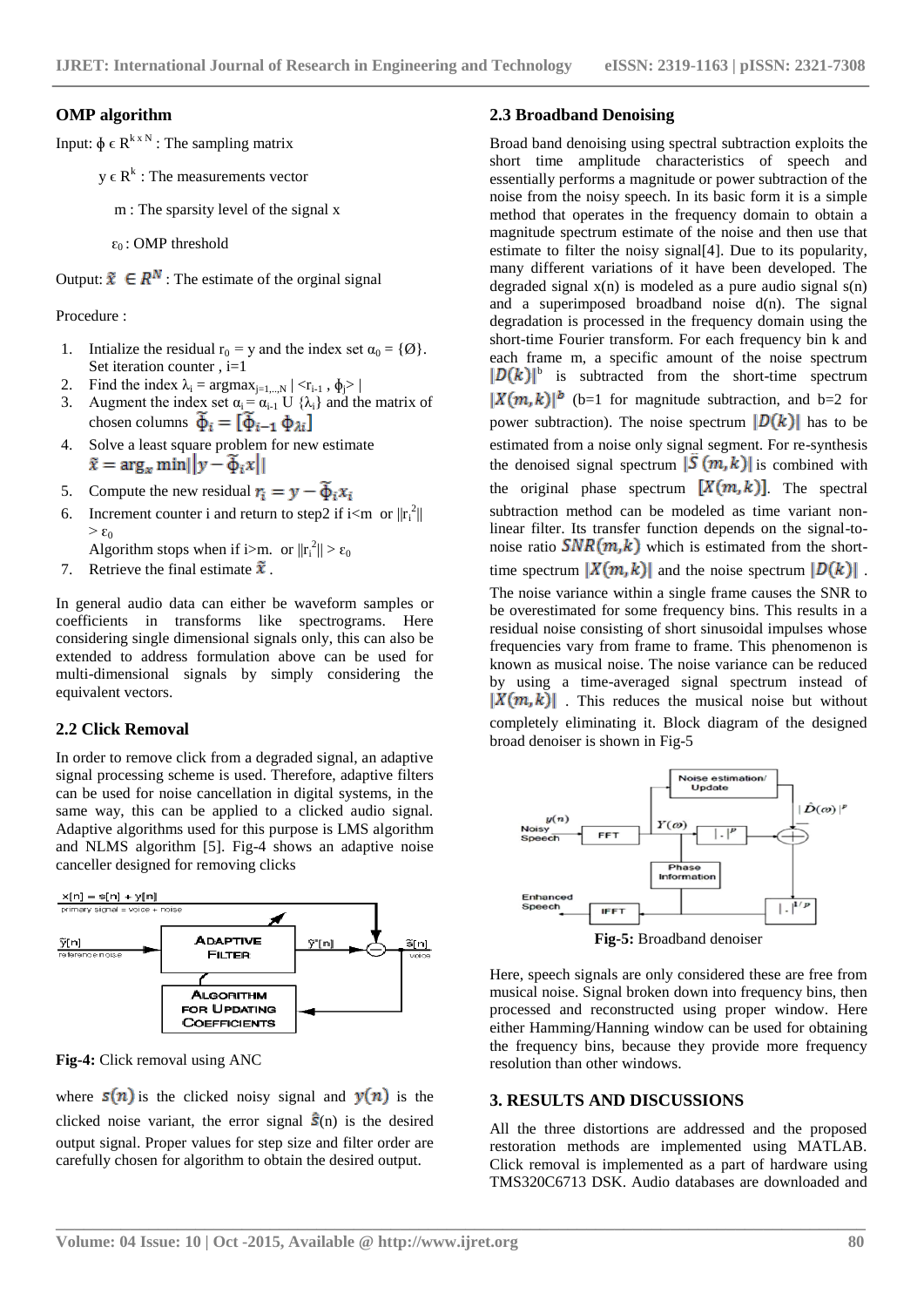also created using audio softwares. Database consisting of Speech and music signals with a sampling frequencies of 16 KHz, 8 KHz, and 44.1 KHz are tested and verified the results by perception tests. Performance evaluation of each methods has been done and obtained results are shown below.

#### **3.1 Declipping Results**

Table-1 shows the average SNR value of the declipped estimate obtained as results. SNR value is calculated from the Equation (3). Datasets used are Speech signal at 8 KHz and Music signals at 16 KHz of 32ms frames are used.

$$
SNR_{full}(s,\hat{s}) \triangleq 10log \frac{\|s\|_2^2}{\|s-\hat{s}\|_2^2}
$$
 (3)

**Table -1:** Average SNR of the restored signal as a function of clipping level

| Clipping |      |      |       |       |       |
|----------|------|------|-------|-------|-------|
| level    | 0.2  | 0.4  | 0.6   | 0.8   | 0.9   |
| Music    |      |      |       |       |       |
| SNR(db.) | 3.05 | 6.85 | 10.84 | 12.94 | 18.61 |
| Speech   |      |      |       |       |       |
| SNR(db.) | 2.66 | 4.17 | 16.07 | 24.39 | 20.57 |

It is clear that SNR of the declipped estimate is improved so better from and above the clipping level "0.4 in the case of both speech and music signals. Gabor dictionary is used for estimating the co-efficients. It is a fixed dictionary, hence much improved results can be obtained by using a learning dictionary. For the much better results are got with Speech signals , only slight variation is observed in the case of music signals.

Comparison between DCT and DGT dictionaries are also performed and its results for a speech signal is shown in Table-2

| Clipping<br>Level | <b>DGT</b> | <b>DCT</b> |
|-------------------|------------|------------|
| 0.1               | 1.0571     | 0.58740    |
| 0.2               | 4.5882     | 2.43983    |
| 0.3               | 8.63138    | 3.97389    |
| 0.4               | 7.85308    | 4.44919    |
| 0.5               | 15.9986    | 13.091     |
| 0.6               | 14.9121    | 13.7017    |
| 0.7               | 17.0139    | 12.8429    |
| 0.8               | 21.5961    | 12.3272    |
| 0.9               | 17.5716    | 12.7401    |

| Table -2: Comparison of DGT and DCT |
|-------------------------------------|
|-------------------------------------|

From the results, DGT is more apt to modelling the audio signals than DCT since it holds amplitude as well as free phase information. But at lower clipping levels  $(<0.5)$  DCT equalize and comparable with the performance of DGT.

Performance analysis of declipping is also done by varying the frame lengths depicted as f1, f2 and f3. Its values are f1=64, f2=128, f3=256. Chart-1 shows the comparative change in average SNR value of the restored signal on the basis of clipping level and frame length. Music and speech signals is tested. Music signal tested results are shown here.



**Chart-1:** Comparison of frame lengths

It is clear from graph that at lower clipping levels  $\ll 0.5$ ), frames of small duration are more apt, here the adapted frame length from the graph is 128. But for higher clipping levels (>0.5), larger frames are suitable (adapted frame length=256), but frame length cannot be increased beyond a value, it increases the complexity level of the method, thus in turn increases execution time.

#### **3.2 Broadband Denoising Results**

From the plotted results of Fig-6 shows that by broadband denoising using spectral subtraction gives better results. This can be more improved by proper window placement spectral calculations. As the noise level increases(Gaussian noise), spectral subtraction performance also degrades, even though SNR level of the restored signal approaches about a constant value .It also maintains 5dB improvement from the noisy signal.



**Fig-6:** SNR plot of broadband denoised signal with variance to noise level

#### **3.3 Adaptive Declicking Results**

Mean Square Error - MSE

The aim of an adaptive filter is to reduce the Mean Square Error. It is calculated using the following equation,  $MSE = E ( |d(n)-y_d(n)|^2 )$  $(4)$ 

The values and graph of this quantity will be essential to evaluate the performance of the adaptive filter. If adaptive algorithm works well, after convergence time, the value of MSE should be reduced gradually to zero. Figures below shows the MSE plot of designed adaptive filter using the LMS and NLMS algorithm.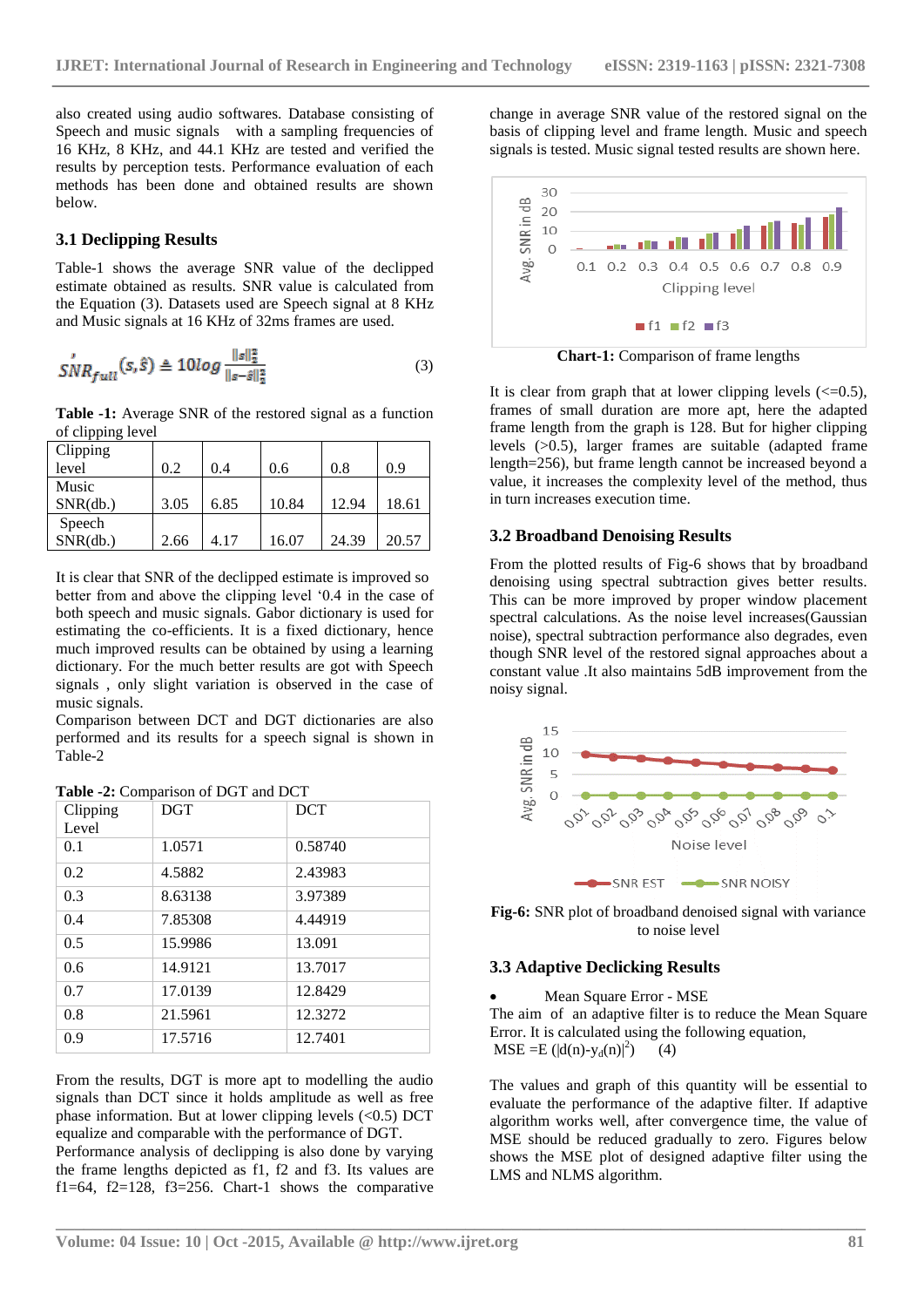

From the results of Fig-7, the NLMS adaptive algorithm has less mean square error than that of LMS algorithm, since it has the feature of adapted step size than fixed step size in LMS Algorithm. More improved algorithms such as RLS can also be applied for the better adaptation of the signal.

#### **3.4 Hardware Implementation Results**

Adaptive filter method opted for removing the clicks is implemented using DSK [6]. Its implementation results are shown below in Fig-8 (a), (b), (c). (a) shows the click variant sent to the right channel of AIC23 codec in DSK as the input to adaptive filter , (b) shows the clicked noisy audio signal sent to the left channel and (c) obtained adaptive output resembles the desired signal which is observed using CRO. Fig.9 shows the hardware setup used for implementation purpose.





(c) Output Signal

**Fig-8:** Hardware implemented waveform results



**Fig-9:** Hardware Setup

#### **4. CONCLUSION**

This paper is focused on audio inpainting algorithm using sparse representation of audio signals, removal of broadband noise and click using the proposed methods. The purpose was to study SR of audio signals and related audio inpainting problems. Proposed approach is worth studied and its software implementation is completed using Matlab. The project also targeting towards the hardware implementation of restoration methods using TMS320C6713 DSK .Overview of currently done work realized that audio inpainting problem is still current problem worth to study and resolve. Reconstruction of audio signals of commercial programs is not perfect and Sparse representation based audio inpainting algorithms can be nice tool for improving current situation. Spectral subtraction and adaptive algorithm approaches are also suitable for reducing the clicks and broadband distortion from the audio signals. It is still a current research problem. Adaptive click removal system is implemented in DSK and verified the results. In future, targeting towards the complete hardware implementation of complex OMP declipping algorithm using FPGAs and more implementations based on sparse signal representations for applications like Image Inpainting, Image denoising and Image Compression and addressing other major audio distortions.

#### **REFERENCES**

- [1]. Adler A. "A Constrained Matching Pursuit Approach to Audio Declipping".Acoustics, Speech and Signal Processing, IEEE International Conference on (ICASSP 2011), IEEE, Prague, Czech Republic, 2011
- [2]. S.J.Godsill. "Digital audio Restoration" Springer-Verlag, 1998.
- [3]. J. Tropp, "Greed is good: Algorithmic results for sparse approximation," IEEE Trans. Inf. Theory, Oct. 2004.
- [4]. S. Boll, "Suppression of Acoustic Noise in Speech Using Spectral Subtraction", IEEE Trans. Acoust. Speech, Signal Processing , vol ASSP-27, pp 113-120, 1979
- [5]. Bernard Widrow and Samuel D. Stearns "Adaptive Signal Processing" [Book].
- [6]. Texas Instruments Inc., TMS320C6713, TMS320C6713B Floating-Point Digital Signal Processors, SPRS186I, Dallas, TX, May 2004.
- [7]. A.Janssen, R. Veldhuis, and "L. Vries, Adaptive interpolation of discrete- time signals that can be modeled as autoregressive processes", IEEE Trans. Acoustics, Speech and Signal Process., Apr.1986.
- [8]. M. Lagrange and S. Marchand, "Long interpolation of audio signals using linear prediction in sinusoidal modeling", J. Audio Eng. Soc.2005
- [9]. R. C. Maher, "A method for extrapolation of missing digital audio data," in Proc.95th AES Conv., 1993